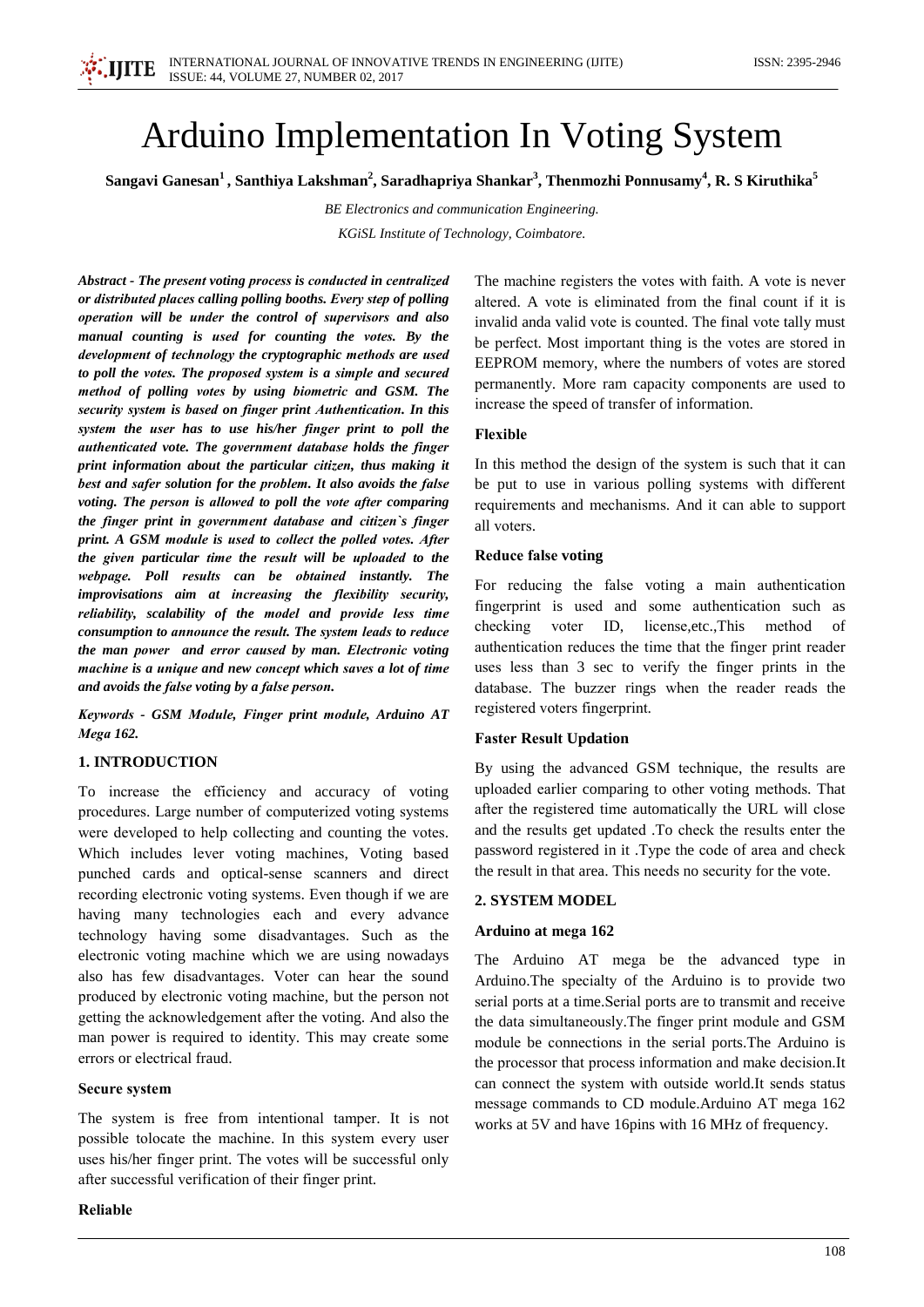



Fig 1 Arduino At Mega162

### **Finger print module**

A finger print is used to narrow sense is an impression left by friction ridges of a human finger. The finger print recovery from a crime sense is an important method of forensic science purpose and the finger prints are easily deposited on suitable surfaces by the natural secretions of sweat from the ermine glands that are present in the epidermal ridges.

Optical finger print imaging involves capturing a digital image of the print using visible light rays. The scanner is used to scan the finger. In this type of sensor essences in a specialized digital camera.where top layers of the sensor is used to place the finger which is known as the touch surface.Down of this layer is a light emitting phosphor layer which illuminates the surfaces of the finger.

Then the light is reflected from the finger passes through phosphor layer to an array of solid state pixels which captures a visual image of the finger print which used to authentication.But,a scratched or dirty touch surface can cause a bad image of the fingerprint.



Fig 2 Finger print reader

# **GSM MODULE**

A GSM module is a specialized type of modem which accepts Arduino output results). The GSM connected with the personal computer collects the votes registered and updated it in pc time to time. The GSM SIM 00 is used which works t AT commands.



Fig 3 GSM Module

### **Working summary**

A personal computer is used to collect and store the database of the people before voting. The ARDUINO AT MEGA 162 is connected with a PC.A module of 16X2 dual lines LCD show the details of the processing which is happened in the voting machine. An optical fingerprint module is used to scan the fingerprint of the voters. The fingerprint scanner sends the scanned signals to the processor for verification. The processor verifies the finger print with the database which is stored in the PC.A buttons are used to give the input to the processor to select the candidate. An alarm is used to produce the sound after the selection of the candidate. Finally the GSM module is used to send the result to the PC, Which helps them to announce the result with the short period.

# **3. PREVOIUS WORKS**

In [1], Voting system using Visual Cryptography VC) aims at providing a facility to cast vote for critical and confidential internal corporate decisions.

It has a flexibility to allow casting of vote from any remote place. Administrator sends share 1 to voter email-id before election and share 2 will be available in voting system for his login during election.

Voter will get the secret password to cast his vote by combining share 1 and share 2 using VC. Phishing is an attempt by an individual or a group to get personal confidential information from unsuspecting victims. Fake websites which appear very similar to the original ones are being hosted to achieve this. Internet voting focuses on security, privacy and secrecy issues, as well as challenges for stakeholder involvement and observation of the process.

In [2], remote electronic voting continues to attract attention .A greater number of election officials is opting to enable a remote electronic voting channel. More and more scientific paper has been published introducing or improving existing remote electronic voting protocols. However, while the scientific paper focuses on different aspects of verifiability, most of the system in use does not provide verifiability. This gap is closed in this paper by extending a widely used remote electronic voting system, the POLYAS system, to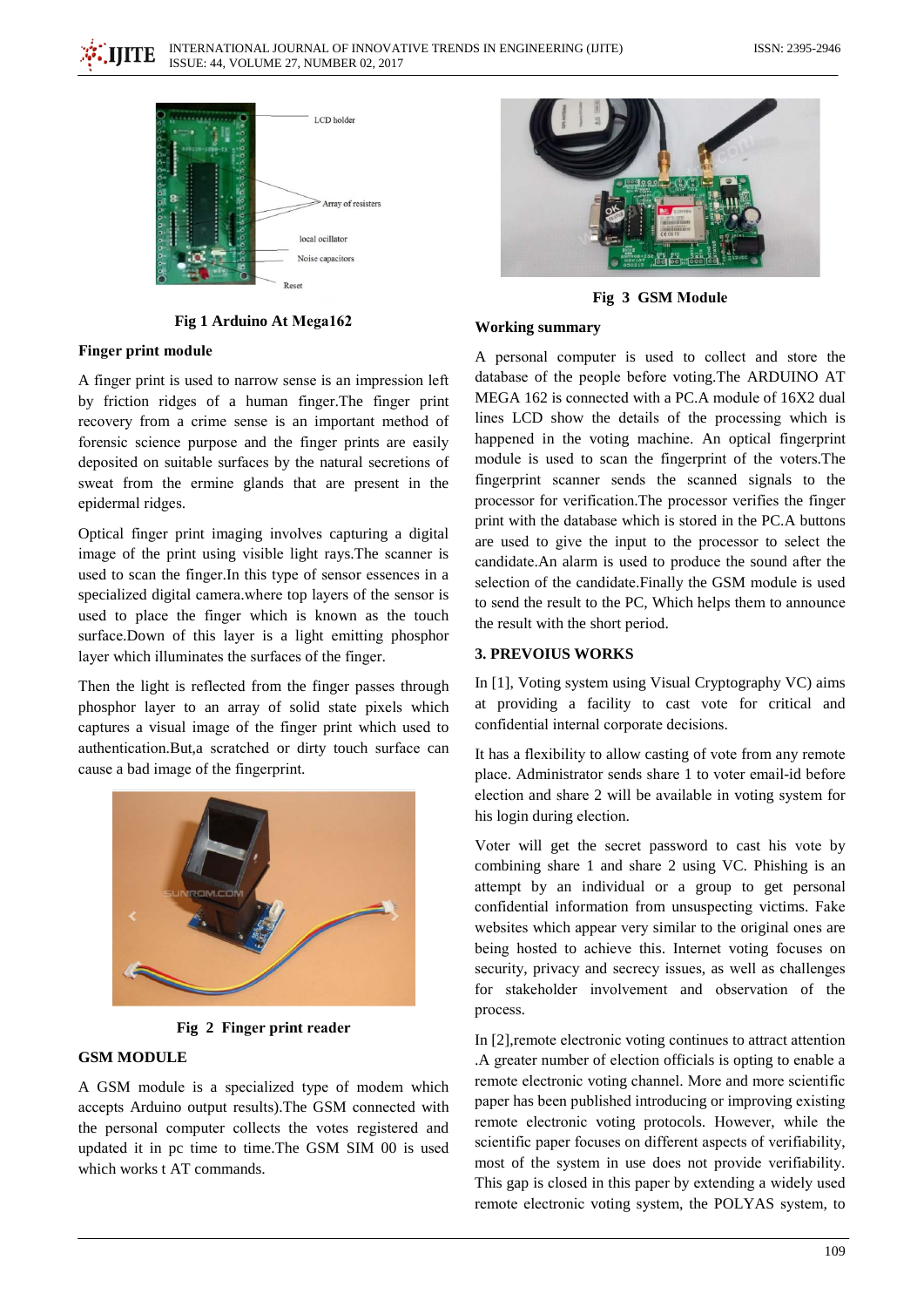provide verifiability. It has been in use since 16 in various national and international elections.

# **4. PROPOSED METHODOLOGY**

# **Block Diagram**



# **Fig 4 Block Diagram**

The power supply provides power to all the components present in the system. All the components uses 5V. That the LCD screen  $(16*2)$  is used to display the current activity done in the system that if a finger print gets registered when someone reach the age of 18, and it can be assigned to the respective data holders, moving the data in the database, deleting or removing the already existing finger print in case the person died. Making the password to check the recently updated results. Arduino at mega is used as a processing unit. The system works that when a finger print gets read; the Arduino program helps to compare both the finger print. If it gets matched the vote gets poll will be registered.

If it doesn't matches with anyone, the buzzer connected with it gets work and it rings a sound. Vote polled becomes invalid. After all the votes registered or at the end time automatically the system gets closed.

And the corresponding results get uploaded to verify the results the registered password along with the code to be given as input. Verifying it the results are shown to the respective person.

# **5. SOFTWARE**

The software used for the system be AVR studio, using the embedded C program the coding part will be filled. Each and every pin of the Arduino gets assigned to some particular functions.

The software part gets verified in AVR studio software or ATMel software.

Embedded C programming, C program be the familiar type of programming language understandable by all the compiler mainly GCC, GNU compiler collection.

The simulated output be,



Fig 5 software ouput (Input screen)

By using the proteus for the simulation part, it refers to the input part.

| <b>Virtual Terminal</b>                                                          | $\boldsymbol{\Xi}$ |
|----------------------------------------------------------------------------------|--------------------|
| <b>TOTAL UOTE CASTING 003</b><br>A = 001<br>B:002<br>C:000<br><b>WINNER BY:B</b> |                    |
|                                                                                  |                    |

Fig 6 software output (output screen)

The output page refers the the total number of votes counted .and displays the winner in the elaction.

#### **6. CONCLUSION**

Its is concluded that really hard to make an electronic voting system to satisfy all the voters. Many user requirements and justified security concerns by academic communities make a tough job for all those developers. The proposed system enebles the a voters to cast his/her vote using a mobile number ,the results can be updated amd verified. Although there are the multiple party protocal the system helps to provide security to the polled votes. A GSM mobile voting scheme ,where the efficiency ans secreacy.

# 7. FURTHER ENHANCEMENT

#### **Online voting using GSM**

It is a combination of internet and GSM mobile voting scheme where the GSM and the internet authentication infrastructure is used to provide voter authentication and to improve the voter mobility.